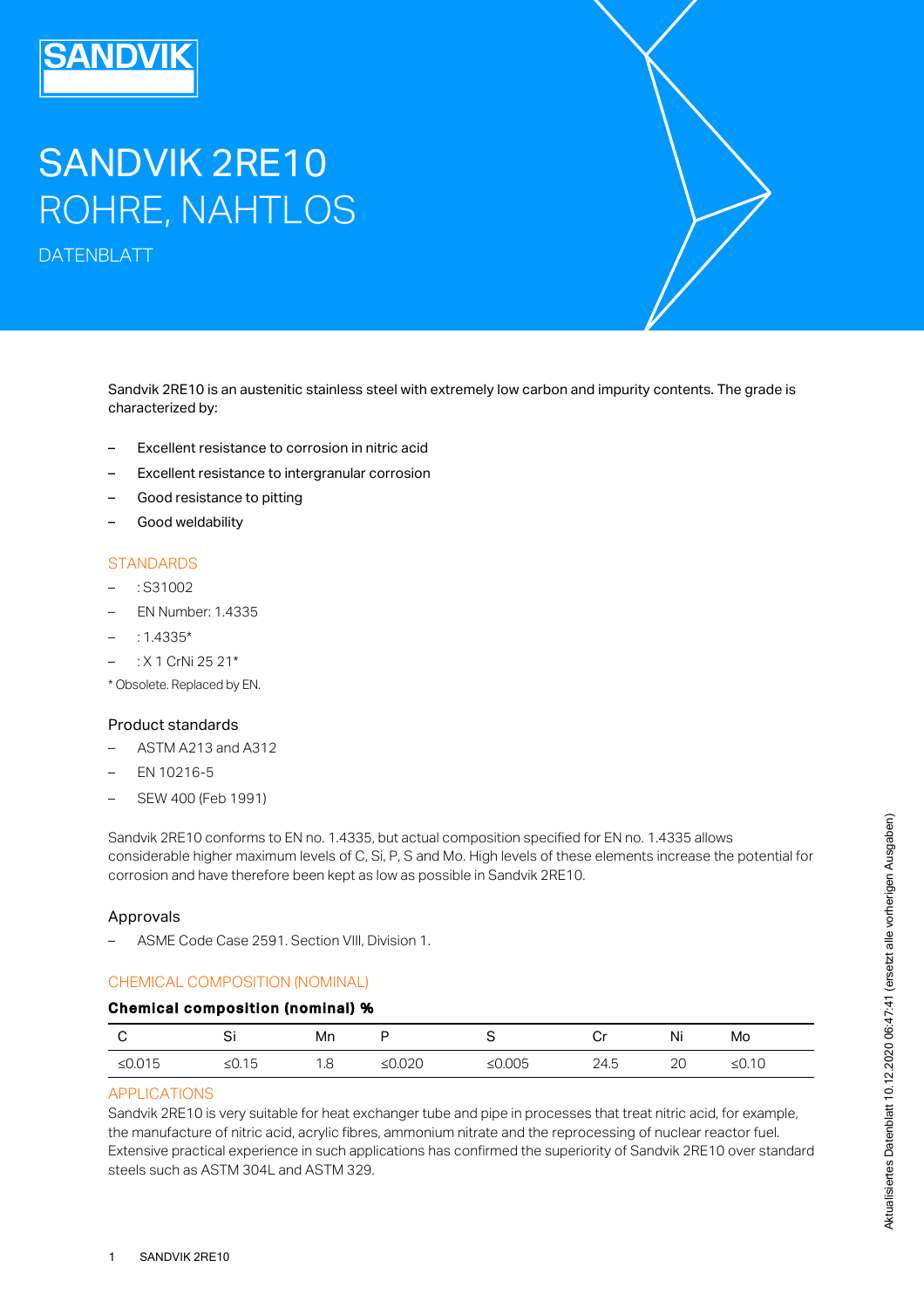#### Tail gas preheaters

The main reason for highly corrosive conditions in tail gas preheaters is that droplets of nitric acid are entrained in the tail gas from the absorption tower. When this gas enters the heater, the droplets settle on the hot tube wall and start boiling. The temperature of the heating medium, usually hot process gas or steam, can be very high. In this type of condition, ASTM 304L tends to have a short service life. Tubes and tube sheets manufactured in Sandvik 2RE10 are recommended for a long service life

#### Cooler/condensers

In cooler/condensers, corrosion is normally encountered at the inlet end, where the first condensate is formed. If reboiling of the first condensate occurs, the corrosive conditions become very severe, leading to the kind of attack illustrated in figure 5. This typical corrosion problem can be detected easily. By upgrading to Sandvik 2RE10 the service life will be substantially longer than, for example, ASTM 304L.



Figure 5. Illustration of hot dew point corrosion in nitric acid cooler/condensors.

 $1 =$  first condensate formed  $-120 - 130$ <sup>o</sup>C (250-270°F).

#### CORROSION RESISTANCE

#### General corrosion

Sandvik 2RE10 was developed to combat corrosion problems in nitric acid service. Thanks to its high chromium and low impurity contents it has considerably better resistance to nitric acid than steels of type ASTM 304L, as illustrated by the isocorrosion diagram, figure 1. In such applications Sandvik 2RE10 is far superior to ASTM 304L, ASTM 321 and ASTM 329. The corrosion rates of these grades in 65% nitric acid (Huey test) are compared in figure 2.

Sandvik 3R12 is the Sandvik version of ASTM 304L. Results are presented from tests of solution annealed material (the delivery condition) and also material in a sensitized (650°C (1202°F) for 1 h condition. ASTM 329 was sensitized at 650°C (1202°F) for only 5 min.

<sup>2 =</sup>Reboiling - corrosion increases with increasing gas inlet temperrature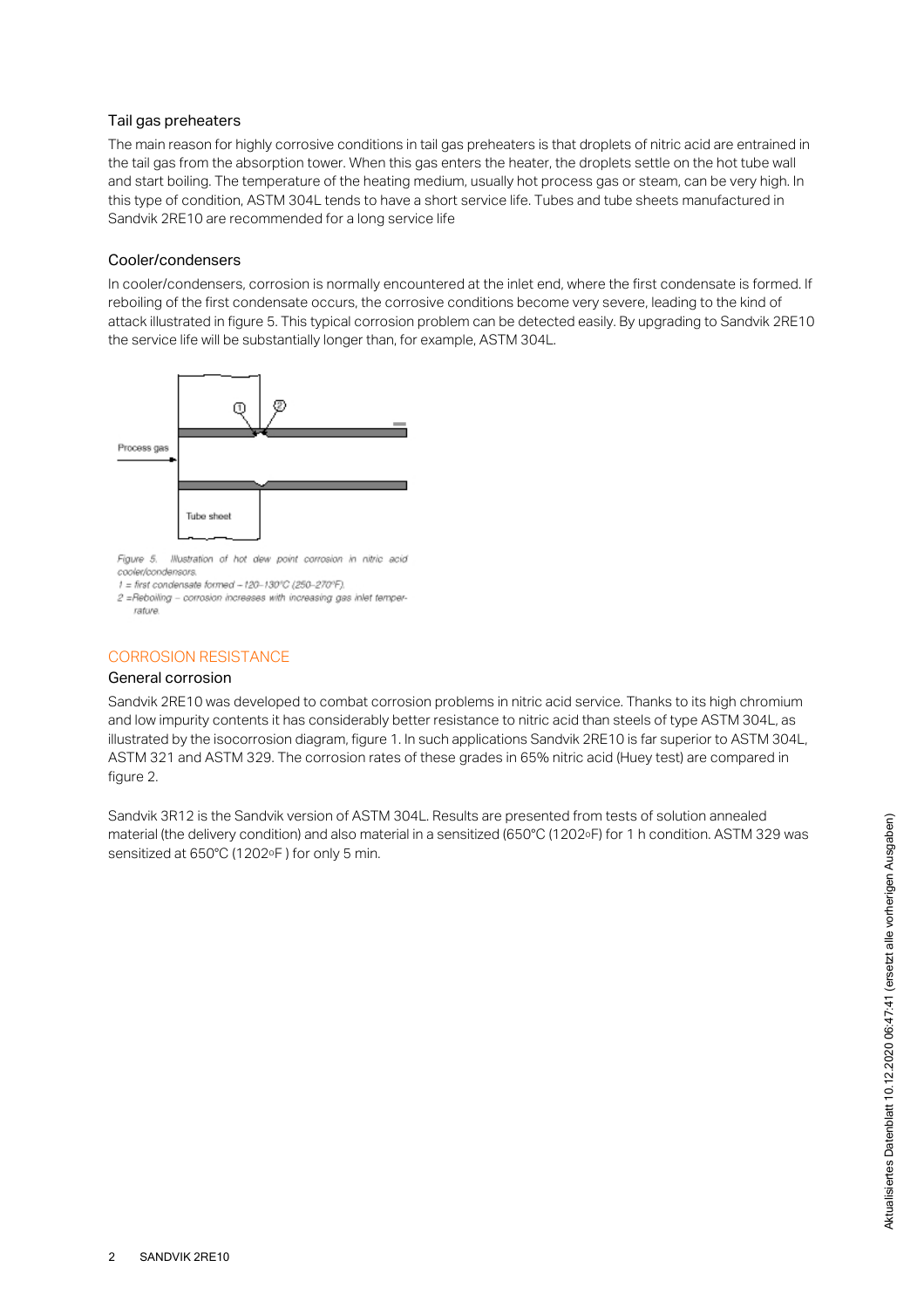





Figure 2. Huey test results for different stainless steels (average values).< br /> Arrows denote accelerated attack for each period, which indicates material will not perform satisfactorily in service.

## Stress corrosion cracking (SCC)

The higher nickel content makes Sandvik 2RE10 slightly more resistant to stress corrosion cracking (SCC) than conventional austenitic stainless steels, such as ASTM 304L.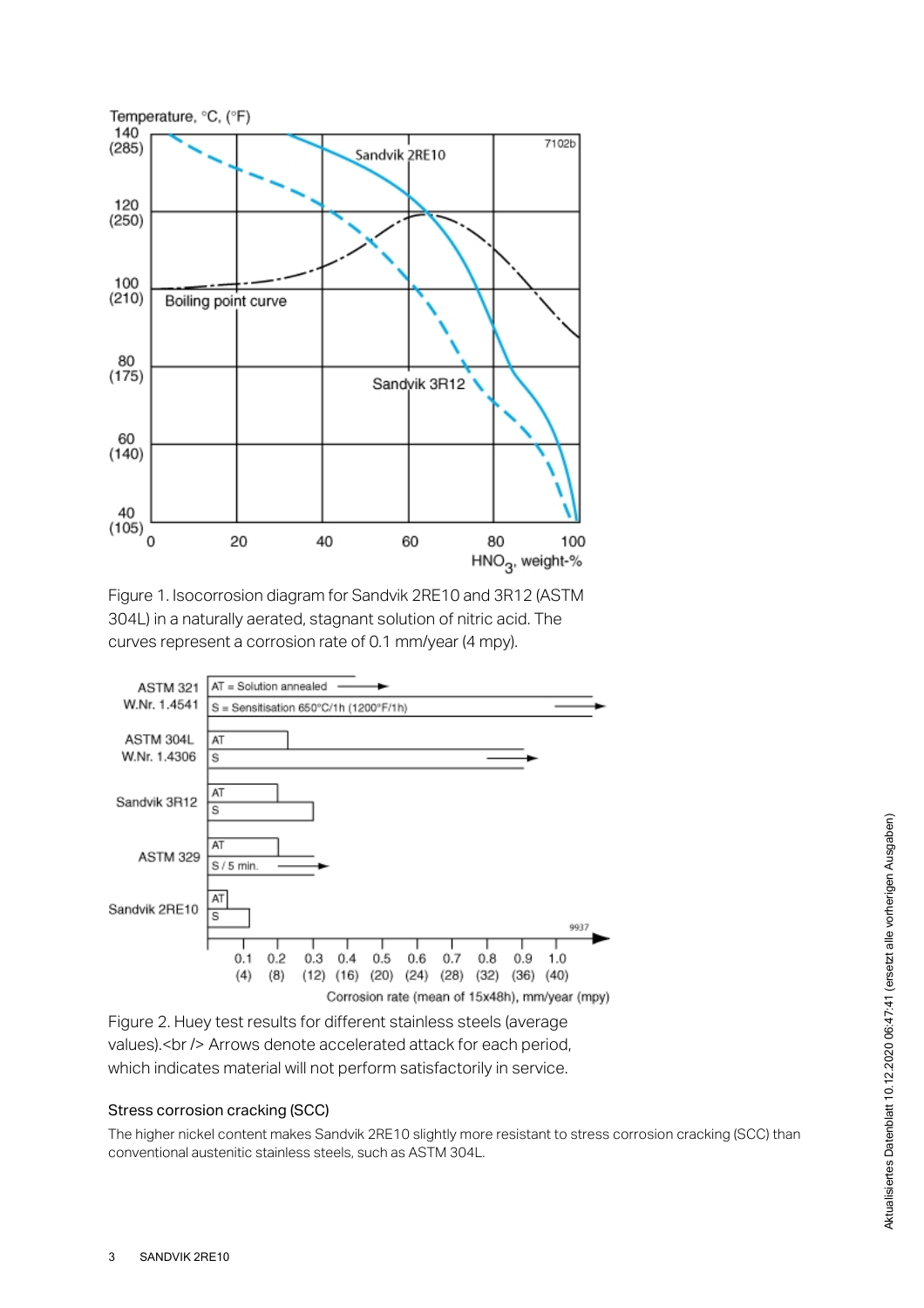#### Intergranular corrosion

Sandvik 2RE10 is highly resistant to intergranular corrosion even after long-term sensitization. Figure 3 shows the results of Huey testing (boiling in 65% nitric acid for 5x48 h) sensitized specimens of Sandvik 2RE10 and a steel of type ASTM 304L. The low tendency for sensitization is an advantage in complicated welding operations.

In delivery testing, by means of the Huey test, the guaranteed maximum corrosion rate for Sandvik 2RE10 is 0.12 mm/year (5 mpy) in the solution annealed condition, and 0.20 mm/year (8 mpy) after sensitization at 675°C (1250°F). Even lower values can be guaranteed by agreement in certain cases. Figure 3 demonstrates that sensitization does not increase the corrosion rate greatly in Huey testing, whereas the corrosion rate for ASTM 304L increases significantly.

## Pitting corrosion

Sandvik 2RE10 has considerably higher pitting corrosion resistance than ASTM 304L and is also superior to ASTM 329, as illustrated by figure 4.



Figure 3. Corrosion curves for Sandvik 2RE10 and AISI 304L obtained from Huey testing after sensitization at 675°C (1250°F).



Figure 4. Critical pitting temperature (CPT) for Sandvik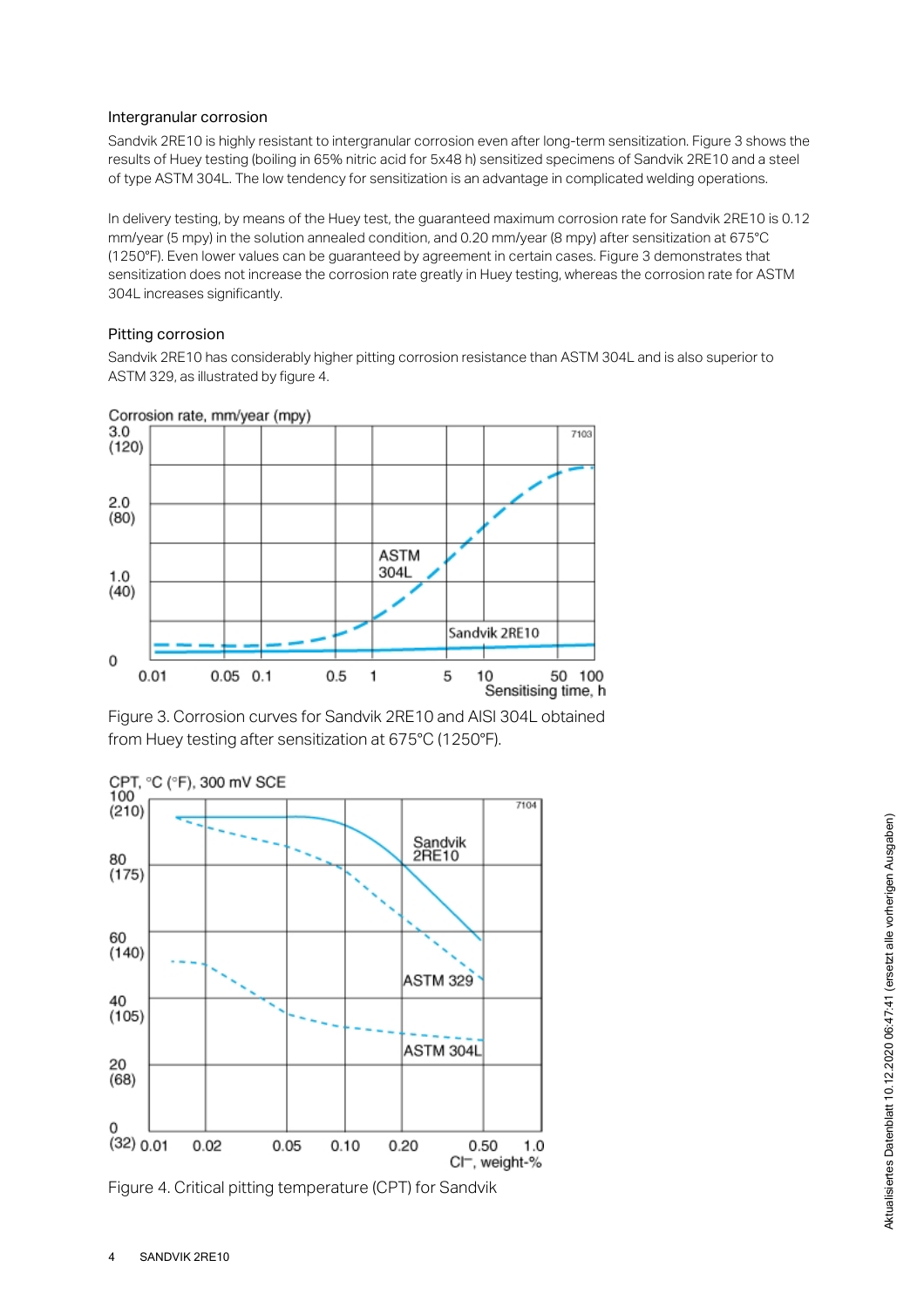# 2RE10, ASTM 304L and ASTM 329 in neutral chloride solutions (potentiostatic determination at <br />>> +300 mV SCE).

## BENDING

The excellent formability of Sandvik 2RE10 permits cold bending to very small bending radii. Cold working does not impair resistance to general and intergranular corrosion. Annealing is not normally necessary after cold bending. If, however, tubes have been cold worked and are to be used under conditions where stress corrosion cracking (SCC) is liable to occur, stress relieving is recommended. See under 'Heat treatment'.

## FORMS OF SUPPLY

Tube and pipe are supplied in dimensions up to 80 mm (3.15 in.) outside diameter in the solution annealed and white-pickled or in the bright annealed condition.

#### Other forms of supply

- Covered electrodes
- Sheet and plate
- Bar steel (grade Sandvik 2RE69)

## HEAT TREATMENT

Tubes are delivered in the heat treated condition. If another heat treatment is needed, due to further processing, the following is recommended.

#### Stress relieving

850–950°C (1560–1740°F), 10–15 minutes, rapid cooling in air. Alternatively 1000–1050°C (1830–1920°F), about 1 minute, rapid cooling in air.

## Solution annealing

1000–1100°C (1830–2010°F), 5–20 minutes, rapid cooling in air or water.

## MECHANICAL PROPERTIES

## Metric units, at 20°C

| Proof strength |               | Tensile strength | Elong. | <b>Hardness</b> |  |
|----------------|---------------|------------------|--------|-----------------|--|
| $R_{p0.2}$ a)  | $R_{D1,0}$ a) | $R_m$            | Ab)    |                 |  |
| MPa            | MPa           | MPa              | %      | <b>Vickers</b>  |  |
|                |               |                  |        | approx.         |  |
| $\geq$ 205     | >210          | ≥500-670         | >35c   | 155             |  |
|                |               |                  |        |                 |  |

1 MPa = 1 N/mm 2

#### Imperial units, at 68°F

| Proof strength |               | Tensile strength | Elong.    | <b>Hardness</b> |
|----------------|---------------|------------------|-----------|-----------------|
| $R_{p0.2}$ a)  | $R_{D1,0}$ a) | $R_{m}$          | $A_{2}$ " |                 |
| ksi            | ksi           | ksi              | %         | <b>Vickers</b>  |
|                |               |                  |           | approx.         |
| $\geq 30$      | ≥31           | $\geq 73 - 98$   | >35c      | 155             |

a) R  $_{\text{p0.2}}$  and R  $_{\text{p1.0}}$  correspond to 0.2% offset yield strength respectively.

b) Based on L $_0$  = 5.65√S $_0$ , where L $_0$  is the original gauge length and S $_0$  the original cross-section area. c) EN 10216-5 with min 45% can be fulfilled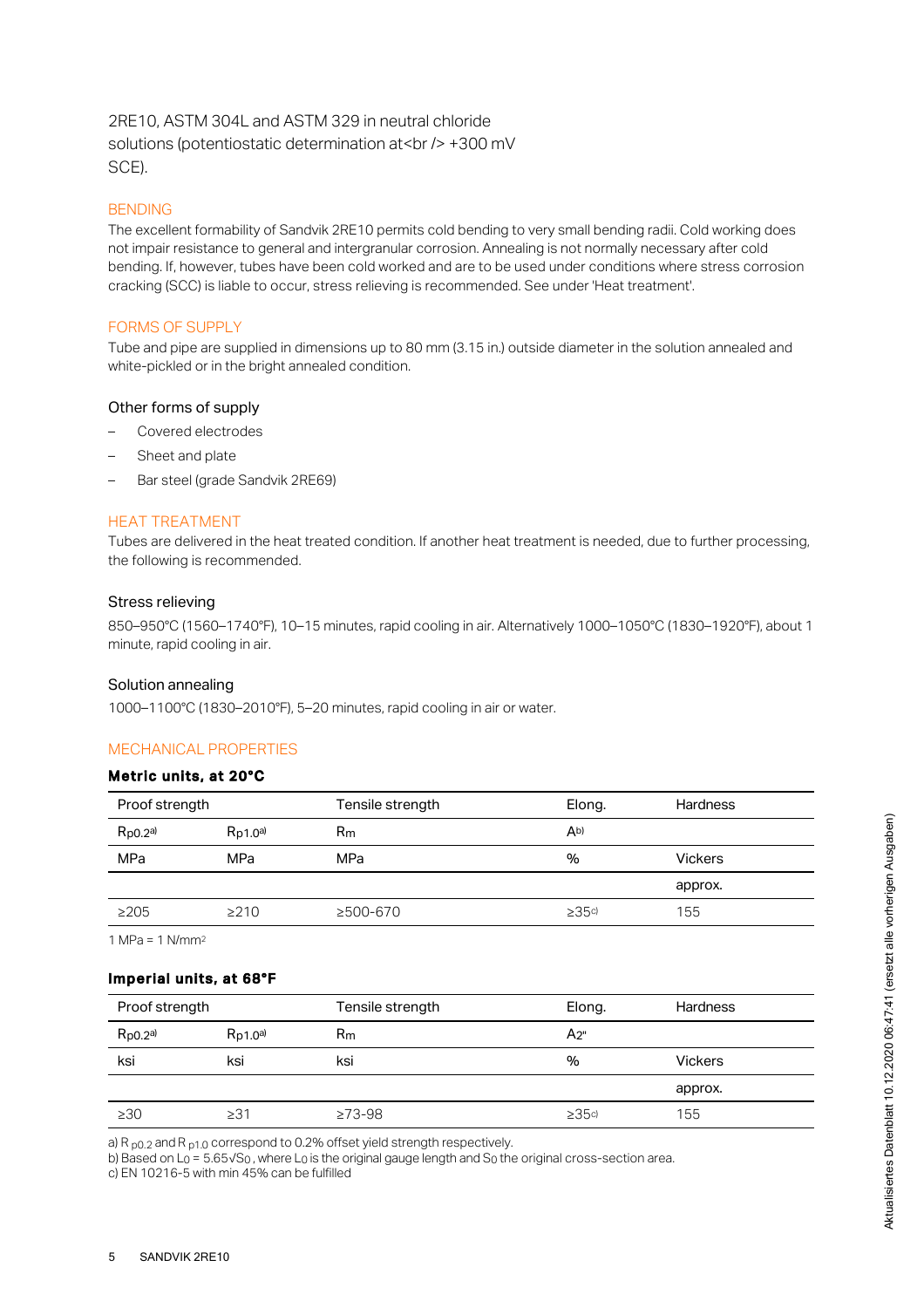#### Impact strength

Due to its austenitic microstructure, Sandvik 2RE10 has very good impact strength both at room temperature and at cryogenic temperatures.

Tests have demonstrated that the steel fulfils requirements according to the European standards EN 13445-2 (UFPV-2) ( (min. 60 J (44 ft-lb) at -270ºC (-455ºF)) and EN 10216-5 (min. 60 J (44 ft-lb) at -196ºC (-320ºF).

#### At high temperatures

# Metric units

| Temperature  | Proof strength |       | Tensile strength |
|--------------|----------------|-------|------------------|
|              | $R_{p0.2}$     | Rp1.0 | R <sub>m</sub>   |
| $^{\circ}$ C | MPa            | MPa   | MPa              |
|              | min.           | min.  | min.             |
| 50           | 195            | 225   | 485              |
| 100          | 180            | 210   | 470              |
| 150          | 170            | 200   | 455              |
| 200          | 160            | 190   | 440              |
| 250          | 150            | 180   | 430              |
| 300          | 145            | 170   | 420              |
| 350          | 140            | 165   | 415              |
| 400          | 135            | 160   | 410              |

# Imperial units

| Temperature | Proof strength |       | Tensile strength |
|-------------|----------------|-------|------------------|
|             | $R_{p0.2}$     | Rp1.0 | R <sub>m</sub>   |
| °F          | ksi            | ksi   | ksi              |
|             | min.           | min.  | min.             |
| 200         | 36.4           | 30.8  | 68.5             |
| 400         | 23.1           | 27.4  | 63.7             |
| 600         | 20.8           | 24.4  | 60.7             |
| 700         | 20.0           | 23.6  | 59.9             |

#### PHYSICAL PROPERTIES

Density: 7.9 g/cm<sup>3</sup>, 0.29 lb/in<sup>3</sup>

# Thermal conductivity

| Temperature, °C | W/m °C | Temperature, °F | Btu/ft h °F |
|-----------------|--------|-----------------|-------------|
| 20              | 13     | 68              | 7.5         |
| 100             | 15     | 200             | 8.5         |
| 200             | 17     | 400             | 10          |
| 300             | 19     | 600             | 11.5        |
| 400             | 21     | 800             | 12.5        |
| 500             | 23     | 1000            | 13.5        |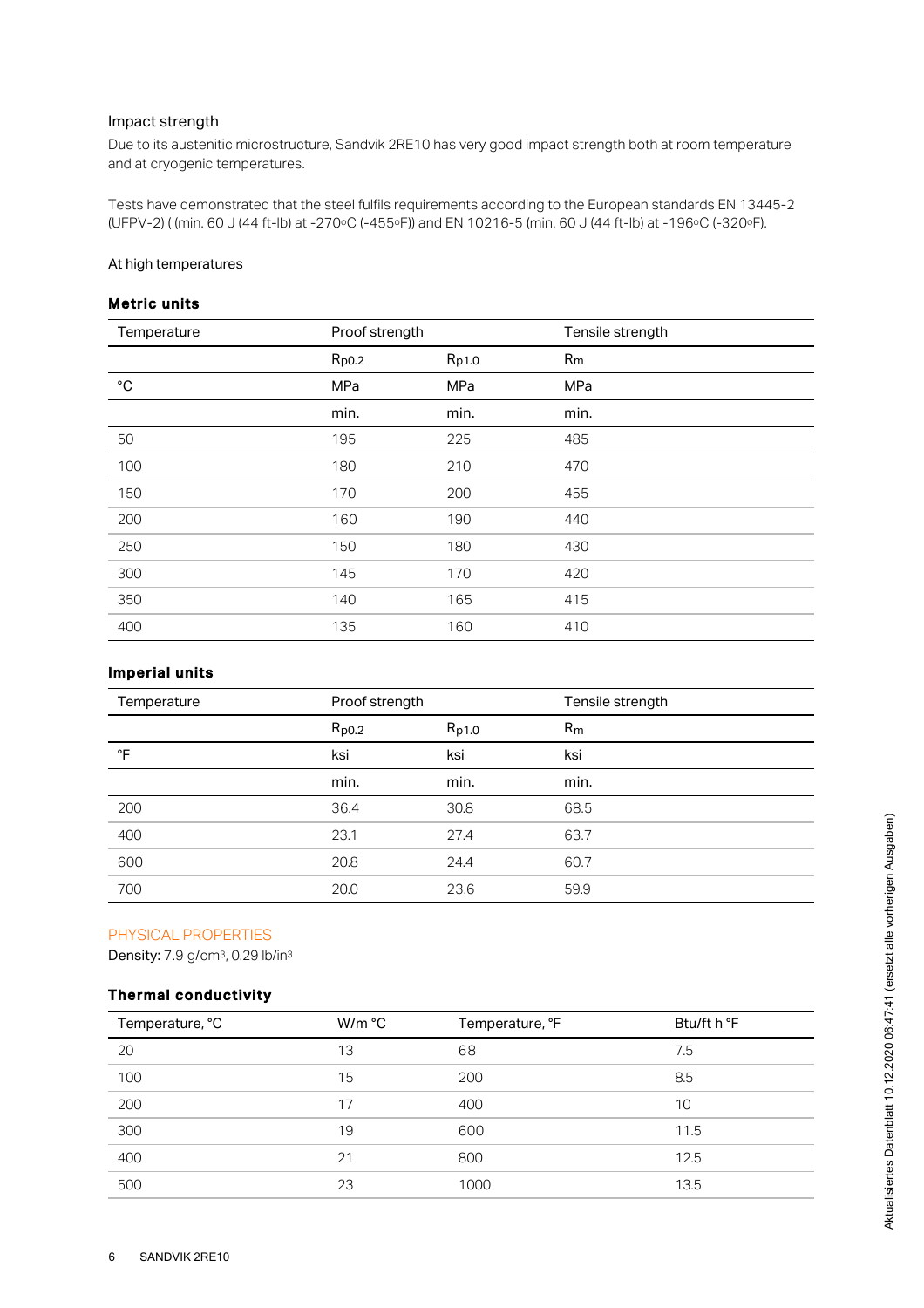# Thermal conductivity

| Temperature, °C | W/m °C | Temperature, °F | Btu/ft h °F |
|-----------------|--------|-----------------|-------------|
| 600             | 25     | 1200            | 14.5        |
| 700             | 26     | 1300            | ٦5          |

## Specific heat capacity

| Temperature, °C | J/kg °C | Temperature, °F | Btu/lb °F |
|-----------------|---------|-----------------|-----------|
| 20              | 470     | 68              | 0.11      |
| 100             | 495     | 200             | 0.12      |
| 200             | 530     | 400             | 0.13      |
| 300             | 555     | 600             | 0.13      |
| 400             | 580     | 800             | 0.14      |
| 500             | 600     | 1000            | 0.15      |
| 600             | 615     | 1200            | 0.15      |
| 700             | 630     | 1300            | 0.15      |

#### Thermal expansion 1 )

| Temperature, °C | Per °C | Temperature, °F | Per °F |
|-----------------|--------|-----------------|--------|
| 30-100          | 15.5   | 86-200          | 8.5    |
| $30 - 200$      | 16.5   | 86-400          | 9      |
| 30-300          | 17     | 86-600          | 9.5    |
| 30-400          | 17     | 86-800          | 9.5    |
| 30-500          | 17.5   | 86-1000         | 9.5    |
| 30-600          | 17.5   | 86-1200         | 10     |
| 30-700          | 18     | 86-1400         | 10     |

1) Mean values in temperature ranges  $(x10^{-6})$ 

# Resistivity

| Temperature, °C | $\mu \Omega m$ | Temperature, °F          | $\mu$ Qin.               |
|-----------------|----------------|--------------------------|--------------------------|
| 20              | 0.84           | 68                       | 33.1                     |
| 100             | 0.90           | 200                      | 35.2                     |
| 200             | 0.98           | 400                      | 35.6                     |
| 300             | 1.07           | 600                      | 42.3                     |
| 400             | 1.10           | 800                      | 43.7                     |
| 500             | 1.14           | 1000                     | 45.5                     |
| 600             | 1.18           | 1200                     | 46.8                     |
| 700             | 1.20           | 1400                     | 47.7                     |
| 800             | 1.22           | 1600                     | 48.3                     |
| 900             | 1.23           | 1800                     | 48.7                     |
| 1000            | 1.24           | $\overline{\phantom{a}}$ | $\overline{\phantom{a}}$ |

#### Modulus of elasticity 1 )